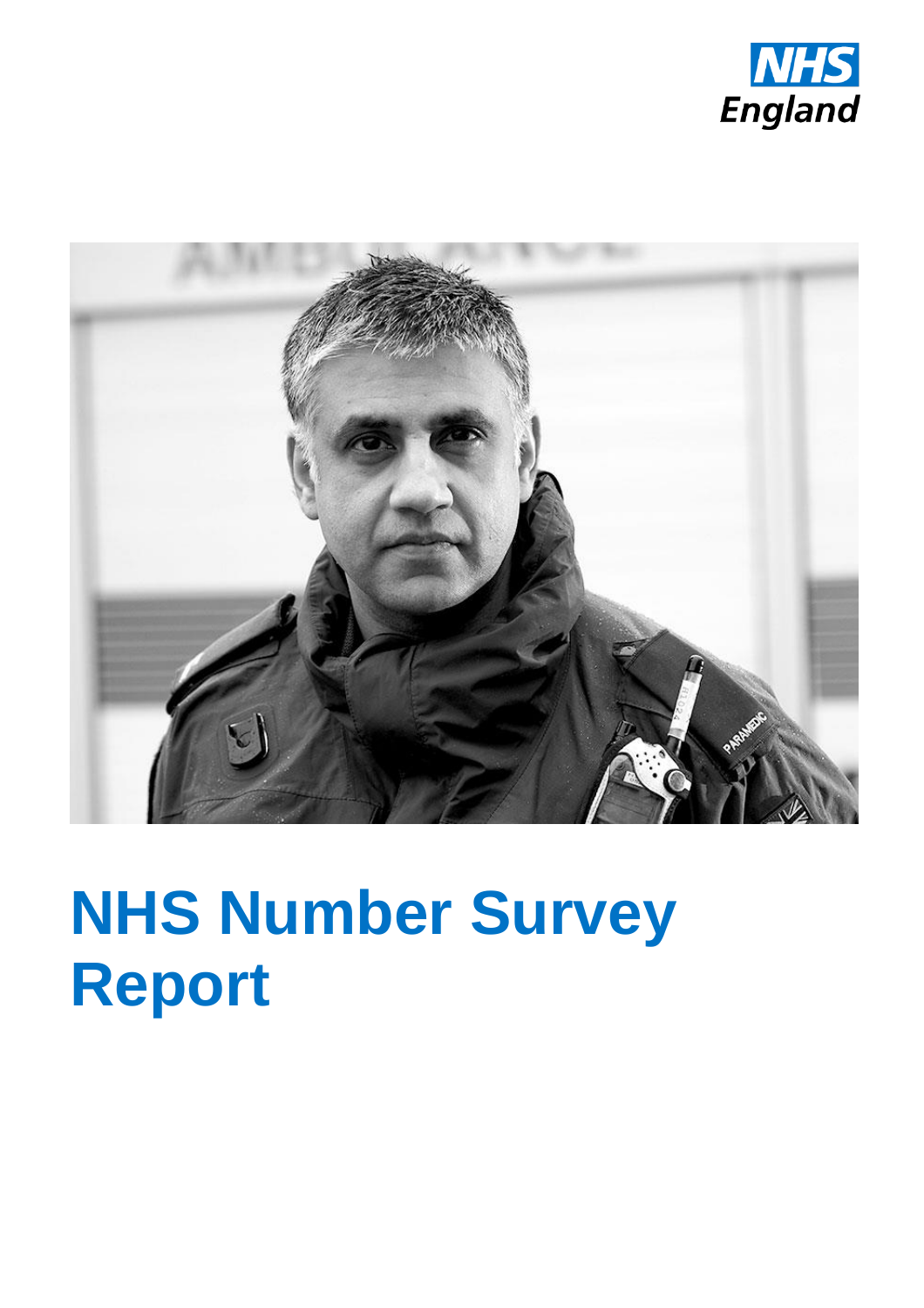## **NHS England INFORMATION READER BOX**

| <b>Directorate</b> |  |
|--------------------|--|
| Medical            |  |
|                    |  |

Finance

Nursing Trans. & Corp. Ops. Commissioning Strategy

**Commissioning Operations Patients and Information** 

| <b>Publications Gateway Reference:</b><br>02280 |                                                                                                                                                                                  |  |  |  |  |
|-------------------------------------------------|----------------------------------------------------------------------------------------------------------------------------------------------------------------------------------|--|--|--|--|
| <b>Document Purpose</b>                         | Consultations                                                                                                                                                                    |  |  |  |  |
| <b>Document Name</b>                            | NHS Number Survey Report                                                                                                                                                         |  |  |  |  |
| Author                                          | NHS England/P&VSST                                                                                                                                                               |  |  |  |  |
| <b>Publication Date</b>                         | November 2014                                                                                                                                                                    |  |  |  |  |
| <b>Target Audience</b>                          | CCG Accountable Officers, Care Trust CEs, Foundation Trust CEs,<br>NHS England Regional Directors, NHS Trust CEs, CCG Contracts<br>Managers, Performance Managers                |  |  |  |  |
| <b>Additional Circulation</b><br>List           | CCG Clinical Leads, Clinical Regional Leads, Digital Clinical<br>Champions, Information Governance leads                                                                         |  |  |  |  |
| <b>Description</b>                              | Findings from the NHS Number Survey to baseline the use of the NHS<br>Number as the primary identifier in direct care across all NHS Trusts<br>with recommendations and actions. |  |  |  |  |
| <b>Cross Reference</b>                          | N/A                                                                                                                                                                              |  |  |  |  |
| <b>Superseded Docs</b>                          |                                                                                                                                                                                  |  |  |  |  |
| (if applicable)<br><b>Action Required</b>       | Yes                                                                                                                                                                              |  |  |  |  |
| <b>Timing / Deadlines</b><br>(if applicable)    | N/A                                                                                                                                                                              |  |  |  |  |
| <b>Contact Details for</b>                      | Malathi Reddy                                                                                                                                                                    |  |  |  |  |
| further information                             | Programme Manager<br>Strategic Systems & Technology<br>Quarry House<br>Leeds LS2 7UE<br>7900715057                                                                               |  |  |  |  |
|                                                 | NHS England web site                                                                                                                                                             |  |  |  |  |
|                                                 | <b>Document Status</b>                                                                                                                                                           |  |  |  |  |

This is a controlled document. Whilst this document may be printed, the electronic version posted on the intranet is the controlled copy. Any printed copies of this document are not controlled. As a controlled document, this document should not be saved onto local or network drives but should always be accessed from the intranet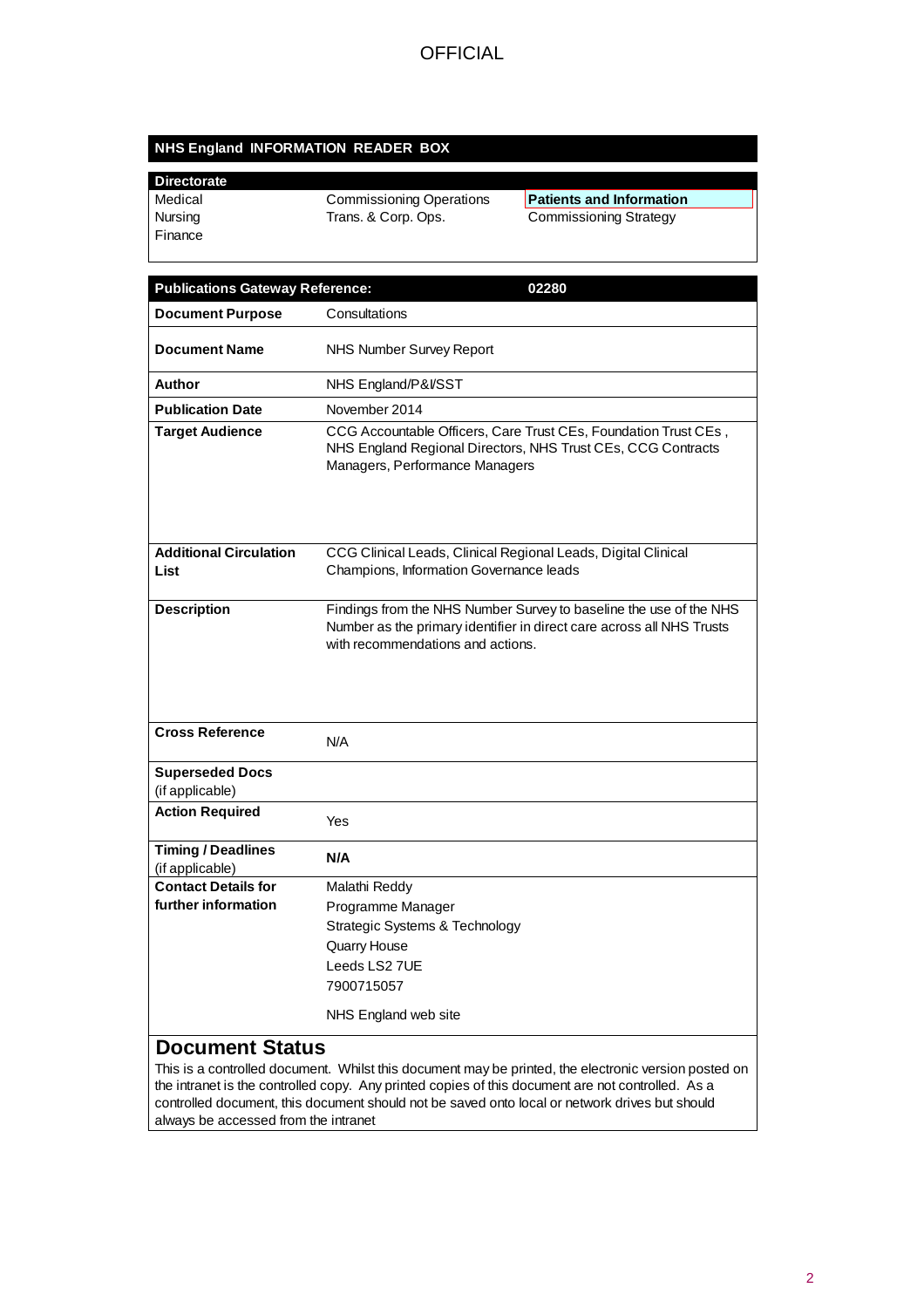# **Document Title: NHS Number Survey Report**

Version number: 1.0 First published: November 2014 Prepared by: Gavin Bell, Malathi Reddy and Inderjit Singh Classification: OFFICIAL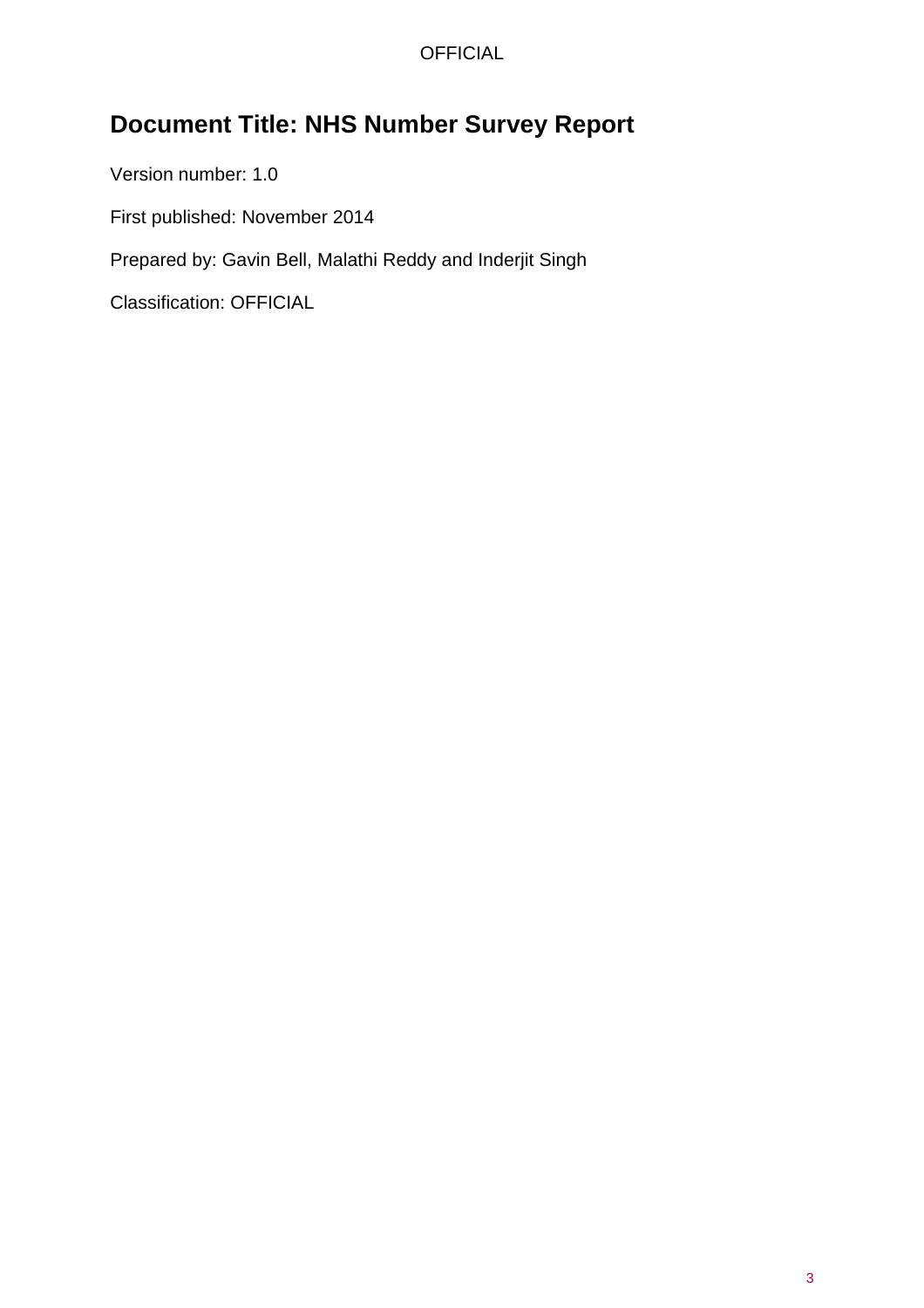# <span id="page-3-0"></span>**Contents**

| $\mathbf{1}$ |  |
|--------------|--|
| 1.1          |  |
| 1.2          |  |
| 1.3          |  |
| 1.4          |  |
|              |  |
|              |  |
| 1.6          |  |
| 1.7          |  |
| 1.8          |  |
| 1.9          |  |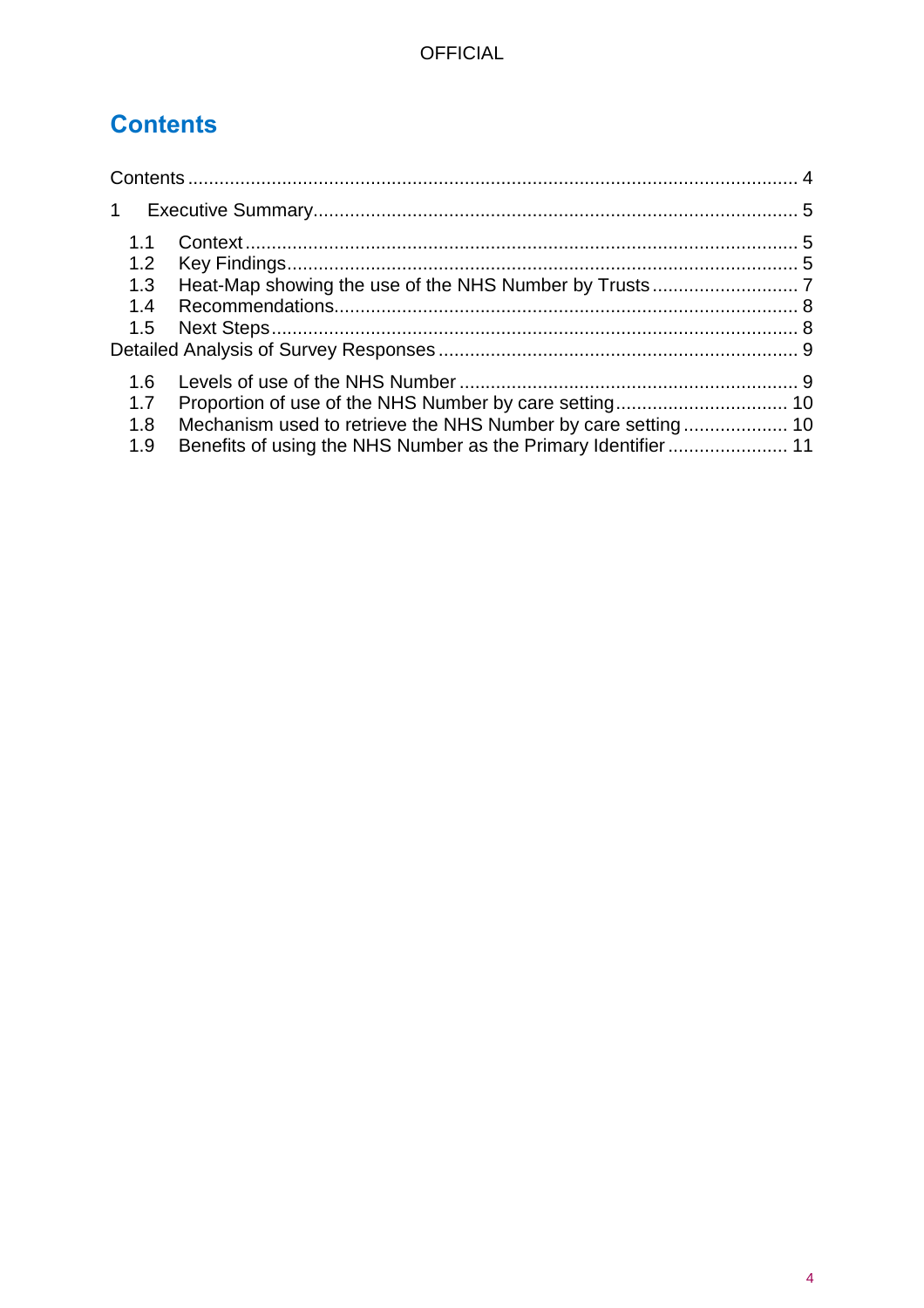## <span id="page-4-0"></span>**1 Executive Summary**

## <span id="page-4-1"></span>**1.1 Context**

The ability to provide safe, urgent and integrated care is fundamental to the future delivery of the health and social care system. We need information to follow the patient along their pathway, so clinicians and patients can have access to the right information at the right time. In addition, commissioners need to be able to link patient information across multiple settings to improve the services provided to their population. This needs an underpinning primary identifier across the system - the NHS Number (NHSN).

Whilst the value of the NHS Number has been understood for a while, in order to meet the key needs of our health and social care system, the use of the NHS Number has to move from "good practice" to "core practice". This requires the use of the NHS Number as early as possible in the care process, and established as the primary identifier when sharing information across organisations.

To further this objective, NHS England launched a survey across all NHS Trusts on their usage of the NHS Number in clinical correspondence<sup>1</sup> that is shared across organisations. This created for the first time, a baseline of the use of the NHS Number in direct care.

This baseline information will enable commissioners to hold Providers to account on their compliance of existing NHS Standard Contract terms which states that "*The Provider must use the NHS Number as the primary identifier in all clinical correspondence (paper or electronic)". The Provider must be able to use the NHS Number to identify all activity relating to a Service User.*

To support the enforcement of the NHS Standard Contract terms, we will now look to introduce new powers to Commissioners, where funding to Providers will be withheld unless these obligations are met.

## <span id="page-4-2"></span>**1.2 Key Findings**

l

1. The overall figure for use of the NHS Number by NHS Trusts in England as the primary identifier in clinical correspondence shared across organisations was 97.6% (239 of the 245 Trusts surveyed). This result indicates that the Secretary of State's public commitment, for *"95% of Trusts to be using the NHS number as primary identifier in clinical correspondence by the end of January 2015"* has been achieved.

However, whilst meeting this public commitment, the survey responses highlighted that the NHS Number is not used consistently in clinical

<sup>1</sup> e.g. Outpatient Letters, Discharge Summaries, A&E Letters, Out of Hours Reports, Ambulance Reports, Mental Health Discharge, Referrals. Consequently, this did not include correspondence where NHS Number is not to be included e.g. sexual health.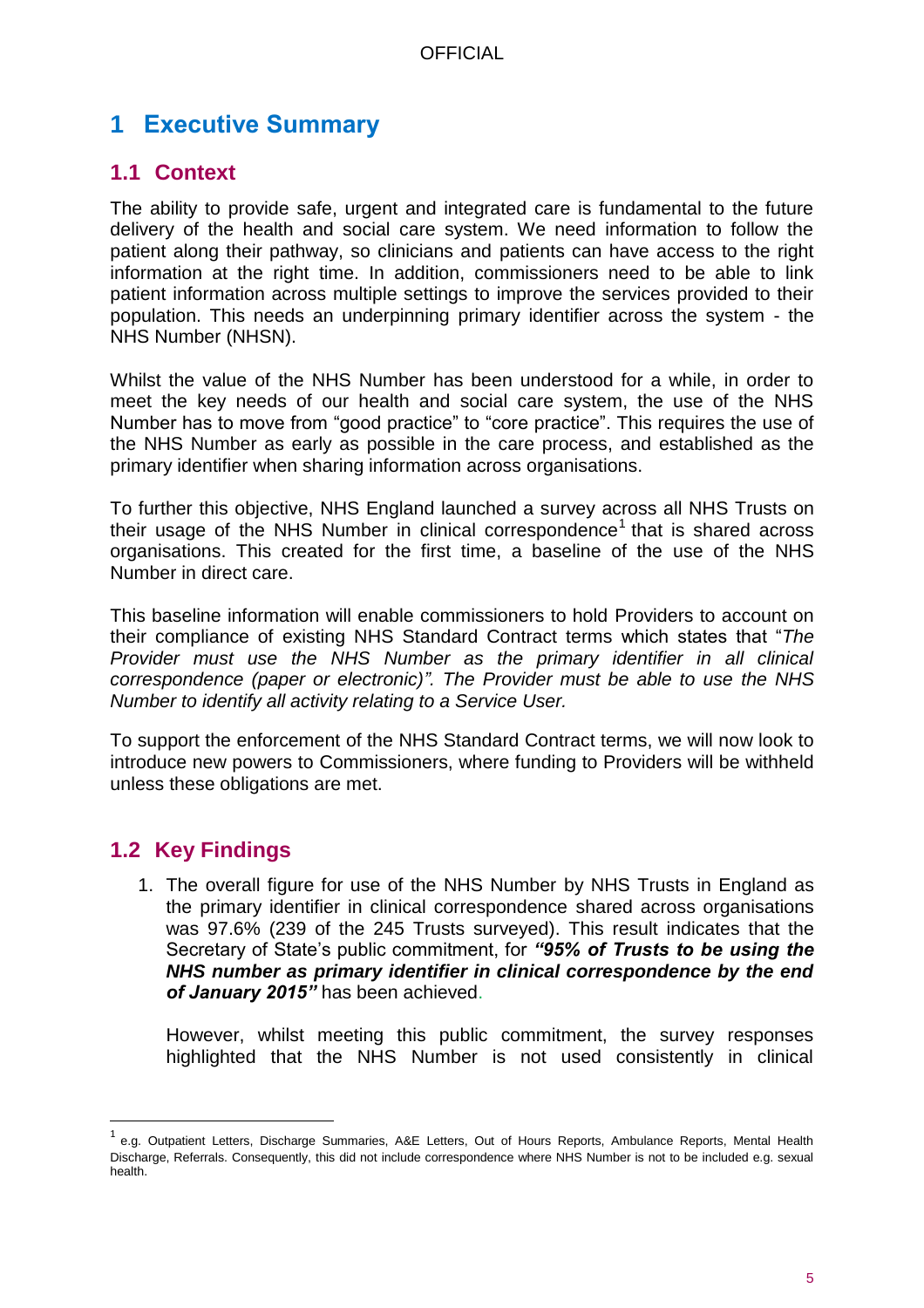correspondence shared across organisations. The usage is shown in the heat map below.

- 2. Six Trusts (three Acute, two Ambulance and one Community) responded that the NHS Number was not used as the primary identifier in their clinical correspondence.
- 3. 80% of Ambulance Trusts used the NHS Number only up to 50% of their clinical correspondence.
- 4. 15.1% of Trusts (across all care settings) responded that they used the NHS Number only up to 75% of their clinical correspondence.
- 5. There is inconsistency between the survey responses received from some Trusts and their submissions of their NHS Number initiatives to the Information Governance Toolkit.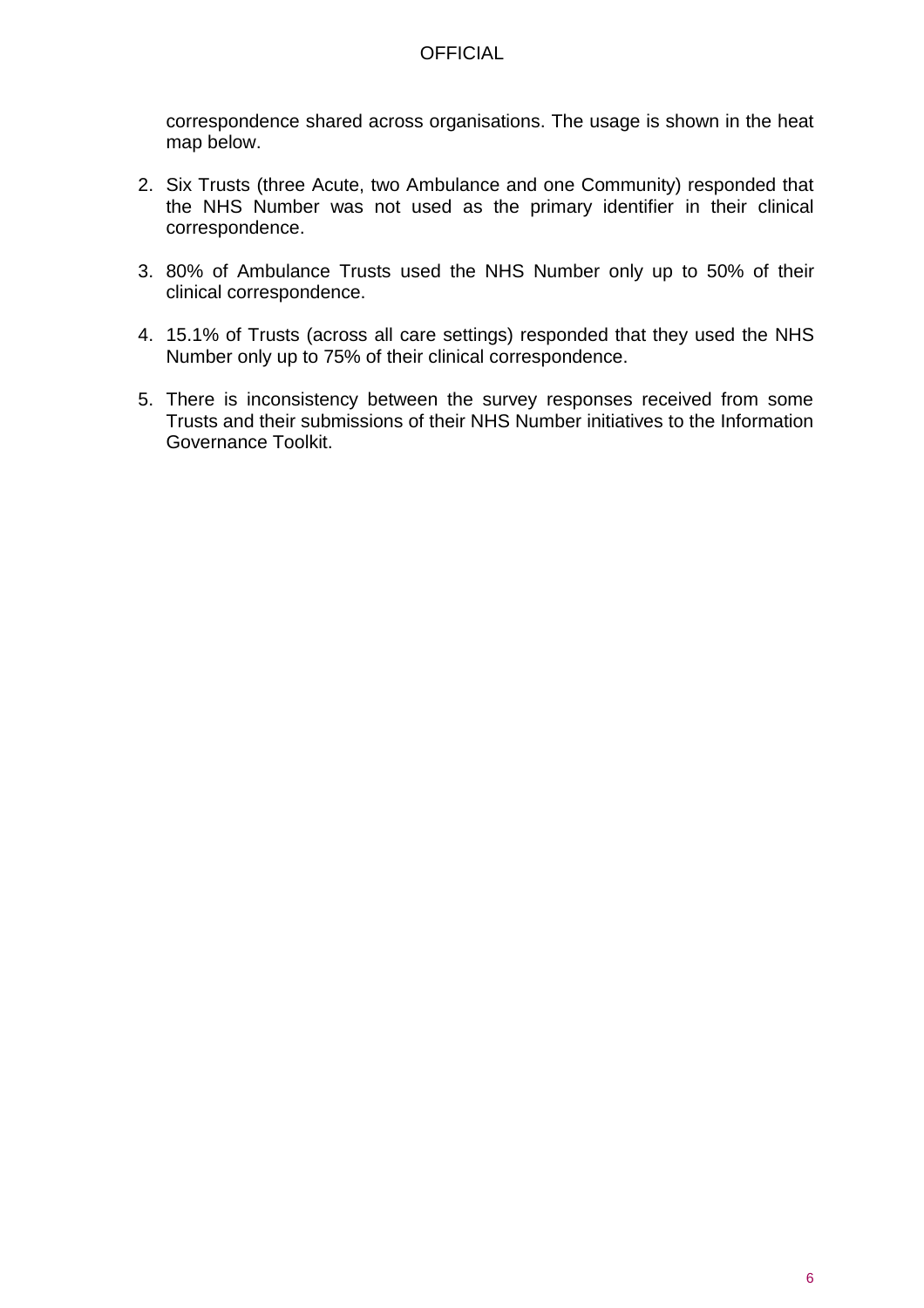

## <span id="page-6-0"></span>**1.3 Heat-Map showing the use of the NHS Number by Trusts**

The heat-map shows that low usage of the NHS Number in clinical correspondence across organisations, is not a geographically specific issue.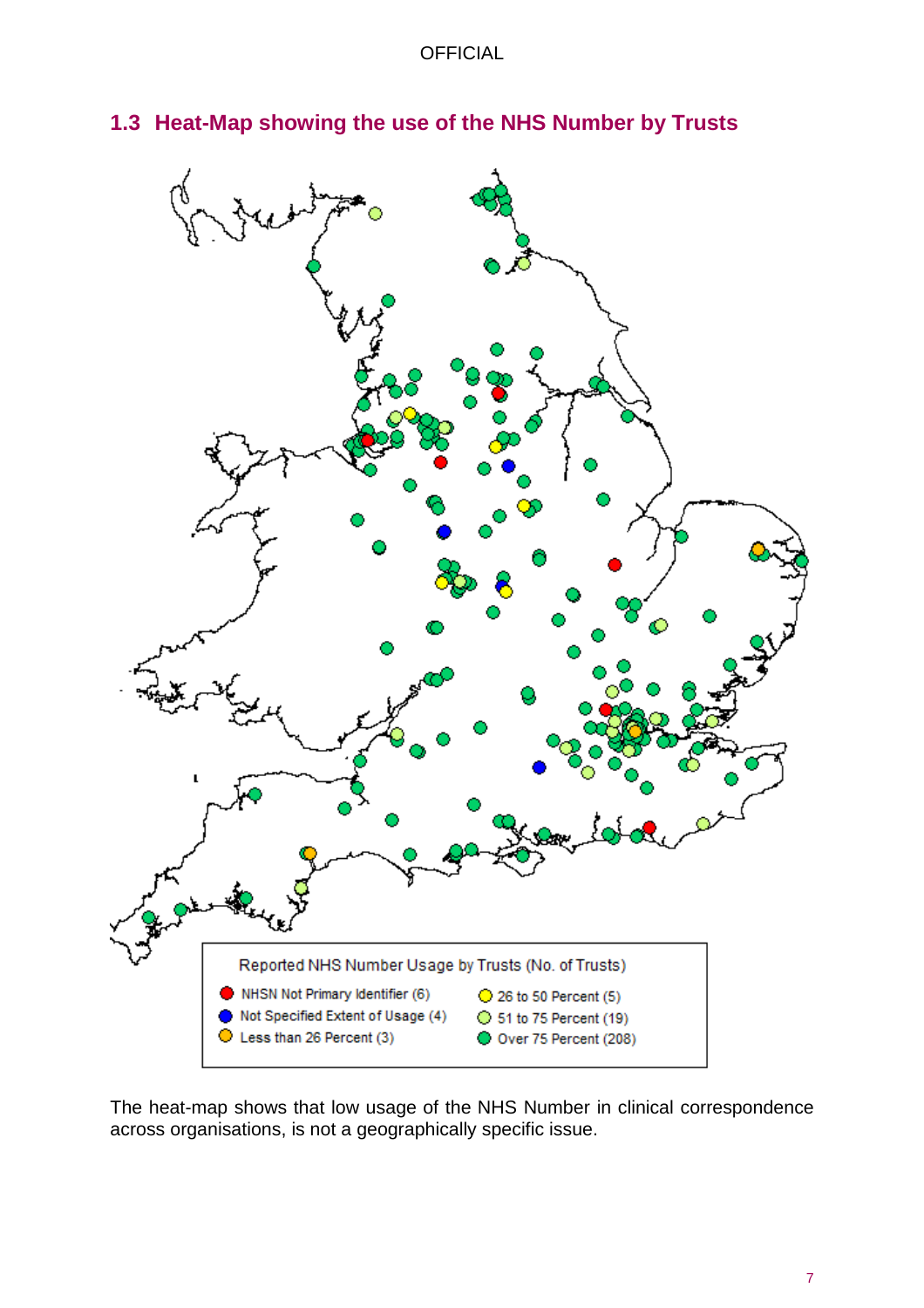## <span id="page-7-0"></span>**1.4 Recommendations**

- 1) All commissioners should now request clear plans from their providers, for ensuring that the NHS Number is used in all clinical correspondence shared across organisations. Commissioners must hold providers to account on their existing contractual terms - with specific focus on those Trusts that are less than 75% compliant.
- 2) A specific follow up from the NHS Number Programme in conjunction with regional teams on those Trusts that are currently not using the NHS Number as the primary identifier should take place, so as to understand the reasons for non-compliance and to propose corrective action that must be implemented.
- 3) The Programme to commission the production of Guidance on different approaches to tracing and retrieving the NHS Number from the central Personal Demographics Service (PDS).
- 4) The Programme to publish the names of those system suppliers that are already PDS compliant with live look-up facility, so that local organisations have a clear view of which products will provide a direct link to retrieve the NHS Number.
- 5) NHS England to include within the digital maturity index, an explicit measure on the use of the NHS Number as the primary identifier for clinical correspondence shared across organisations.
- 6) A review of the Information Governance Toolkit (IGTK) requirements relating to the NHS Number (401,421 and 422).

## <span id="page-7-1"></span>**1.5 Next Steps**

The following immediate actions will be implemented:

| <b>Action</b>                                                  | <b>Responsibi</b><br>lity | <b>Date</b> |
|----------------------------------------------------------------|---------------------------|-------------|
| Issue clear communications to the Area Teams (ATs) and         | <b>NHSN</b>               | Nov '14     |
| Clinical Commissioning Groups (CCGs) on those Trusts that      | Programme                 |             |
| are showing <75% use of the NHS Number.                        | AT/CCGs                   |             |
| Undertake specific follow up by NHS Number Programme in        | <b>NHSN</b>               | Nov'14      |
| conjunction with local teams on those six organisations that   | Programme                 |             |
| do not use NHS Number as primary identifier.                   | AT/CCGs                   |             |
| Publish Guidance on approaches for tracing and retrieval of    | <b>NHSN</b>               | Nov '14     |
| NHS Number for all care settings.                              | Programme                 |             |
| Publication of PDS compliant systems suppliers across all      | <b>NHSN</b>               | Dec '14     |
| care settings.                                                 | Programme                 |             |
| Inclusion of an explicit measure in the digital maturity index | <b>NHSN</b>               | Nov '14     |
| on the use of the NHS Number as the primary identifier in      | Programme                 |             |
| external clinical correspondence for health and social care.   |                           |             |
| Review of the IGTK requirements 401,421 and 422.               | <b>HSCIC</b>              | Nov'14      |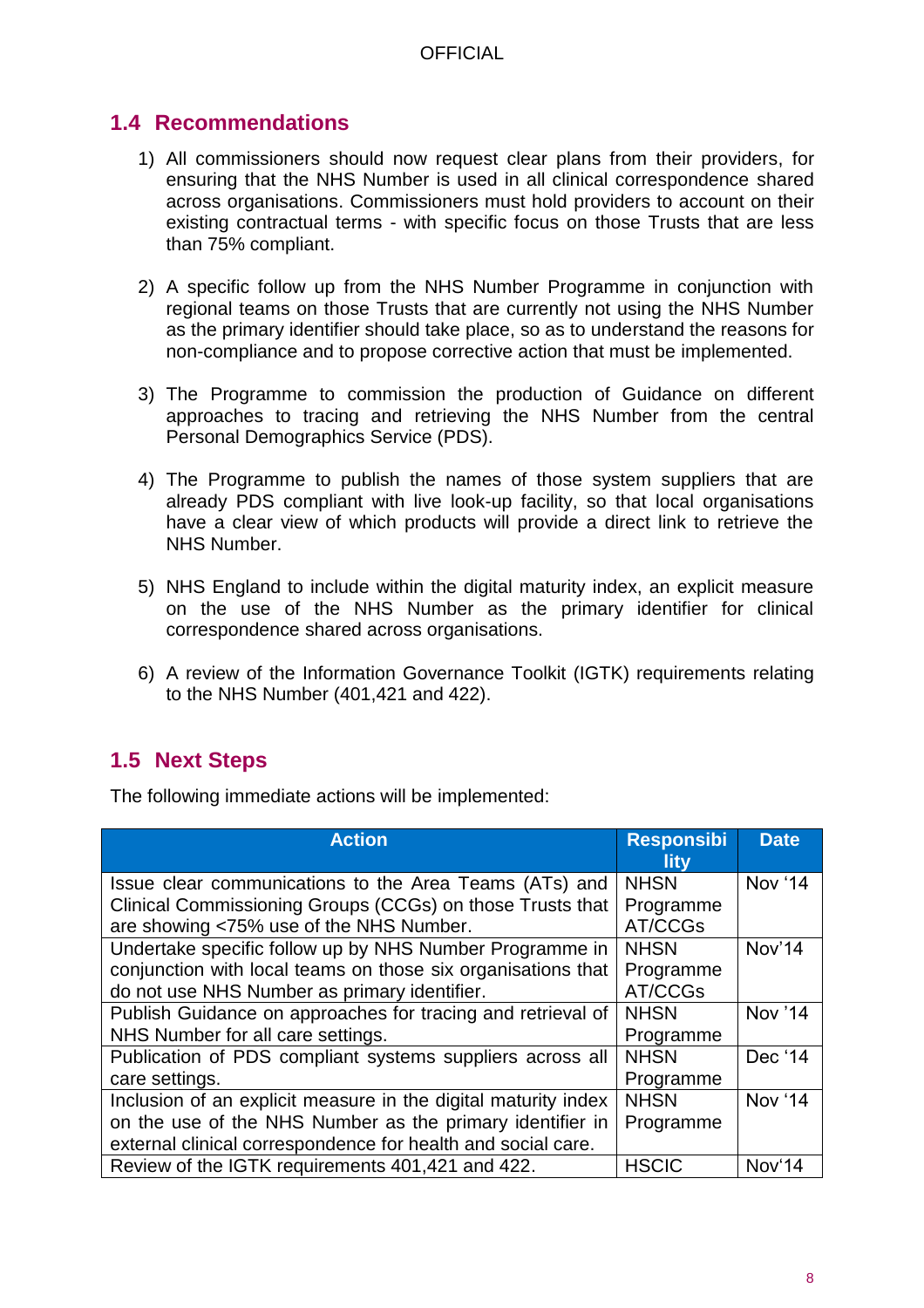# <span id="page-8-0"></span>**Detailed Analysis of the Survey Responses**

## <span id="page-8-1"></span>**1.6 Levels of use of the NHS Number**

Chart 1.1 shows the levels of use of the NHS Number as the primary identifier in clinical correspondence shared across organisations.



#### **Chart 1.1 – Levels of use of the NHS Number as the Primary Identifier in Clinical Correspondence by Trusts**

Of the 245 Trusts questioned:

- 208 (84.9%) responded that 'Over 75%' of the Trust's clinical correspondence shared across organisations contains the NHS Number
- 19 (7.8%) responded that coverage was between '51 and 75%'
- 5 (2%) responded that the coverage was between '26 and 50%'
- 3 (1.2%) responded that the coverage was 'Less than 26%'
- 4 Trusts (1.6%) reported using the NHS Number as the primary identifier in their clinical correspondence, but were unable to provide the proportion of coverage
- 6 Trusts responded that they do not use the NHS Number as the primary identifier in clinical correspondence shared across organisations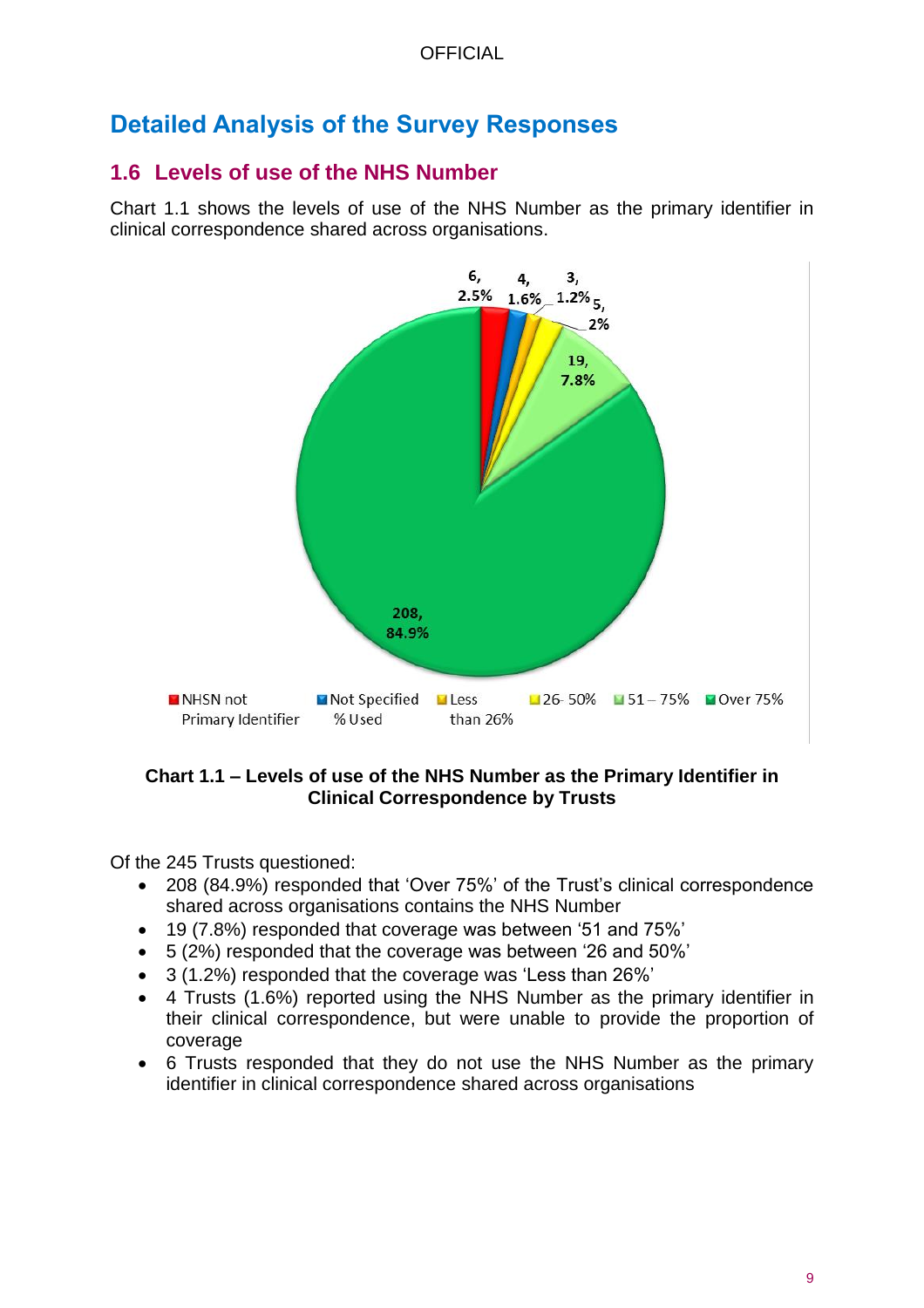## <span id="page-9-0"></span>**1.7 Proportion of use of the NHS Number by care setting**

The analysis identified the proportion of use of the NHS Number as primary identifier, broken down by care setting.

The analysis shows that 80% (8 out of 10) Ambulance Trusts use the NHS Number in less than 50% of their clinical correspondence.



**Chart 1.2 - Breakdown of use of the NHS Number as the Primary Identifier in Clinical Correspondence by Organisation Type**

#### <span id="page-9-1"></span>**1.8 Mechanism used to retrieve the NHS Number by care setting**

Trusts were asked to list the mechanisms used for sourcing and, or checking patients' NHS Number.

The results of the survey (shown in chart 1.3) indicate that the vast majority of Acute Trusts still rely on batch tracing as the primary mechanism. But a significant proportion supplements this with the use of the Summary Care Record/Spine portal application for real-time access to demographic information.

For Community and Ambulance Trusts, the Summary Care Record/Spine portal application is the primary mechanism used for retrieving demographic information.